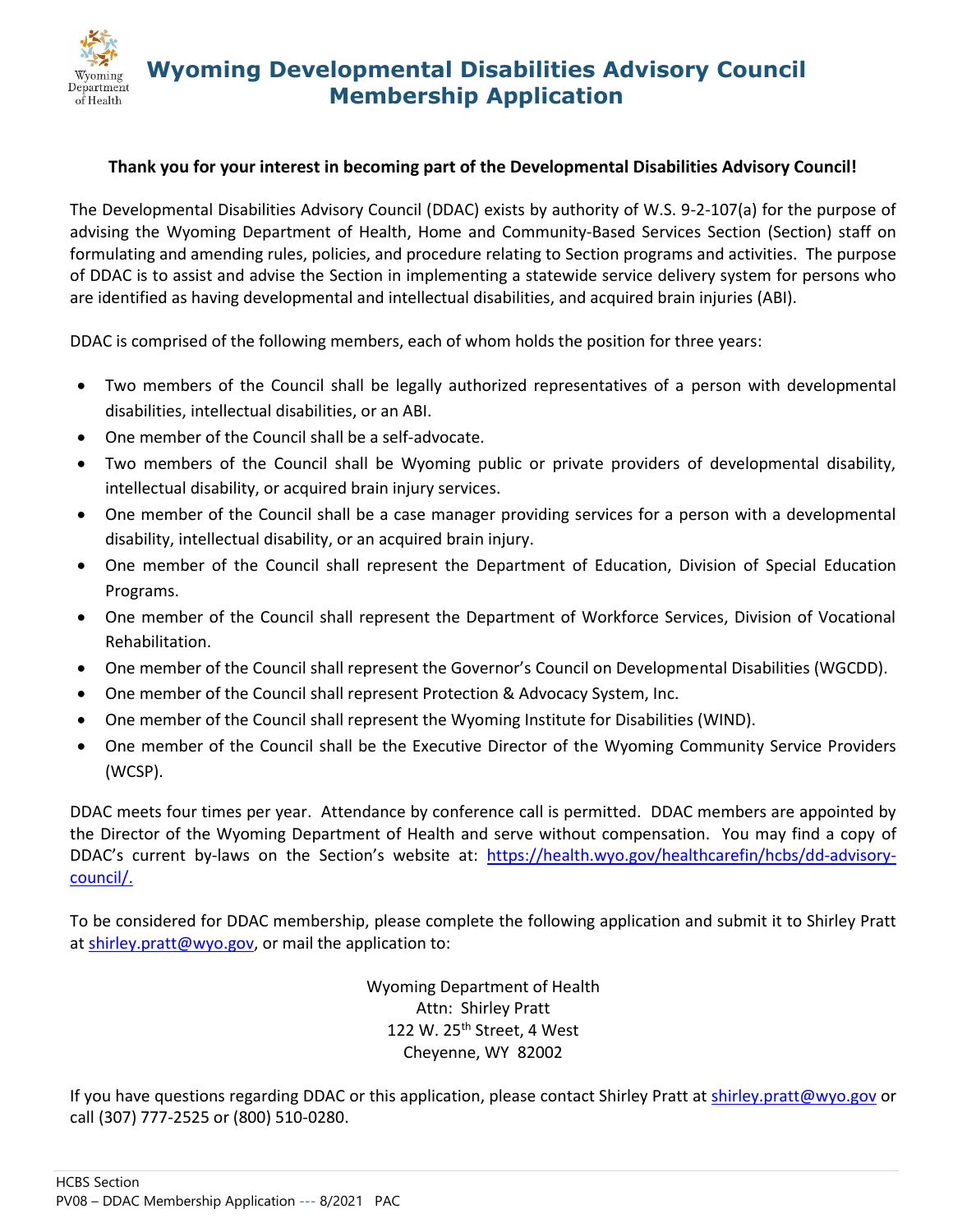

## **Wyoming Developmental Disabilities Advisory Council**<br>Wyoming Developmental Disabilities Advisory Council **Membership Application**

| Mailing Address: Mailing Address: |                                              |                                                                                     |
|-----------------------------------|----------------------------------------------|-------------------------------------------------------------------------------------|
|                                   |                                              |                                                                                     |
|                                   |                                              |                                                                                     |
|                                   | Work Phone: <u>_________________________</u> |                                                                                     |
|                                   |                                              |                                                                                     |
|                                   |                                              | State: <u>_______</u><br>What is your interest in being on the DD Advisory Council? |

What position are your applying to fill?

Legal representative of a person with  $DD/ABI$   $\Box$  Self Advocate

IDD/ABI Service Provider Case Manager

Occupation, profession, or position (please include employer's name):

Education (please list degrees, schools and dates):

Please provide a brief summary of your work experience: